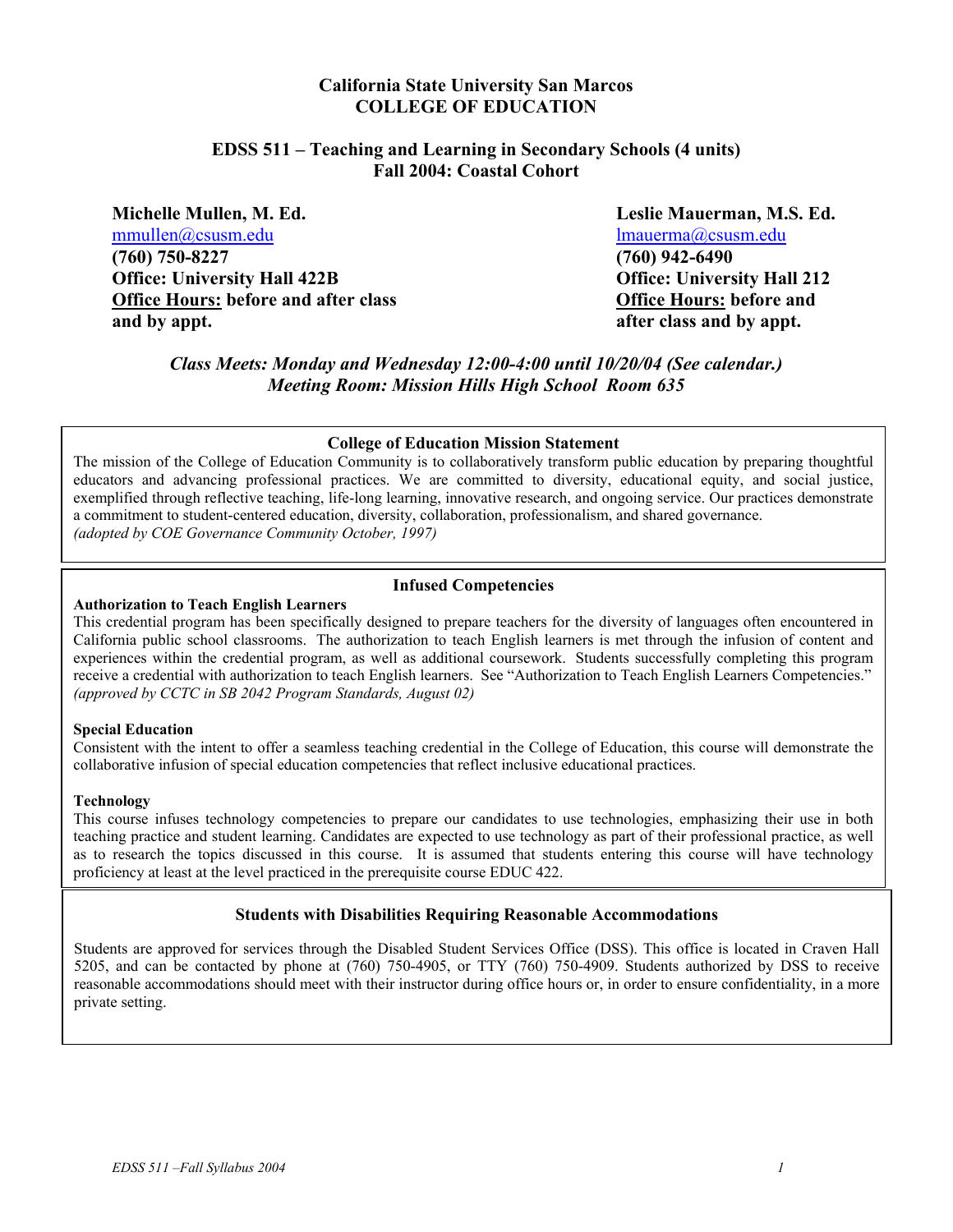# **Course Description and Goals**

This course is intended to begin the preparation of secondary teachers. Students will be exposed to and have experiences with the research, theory, and practice which form the foundation of the profession. The course will focus on facilitating students to improve knowledge and develop skills in six fundamental areas of the teaching profession. These are:

- **1. PURPOSE FOR TEACHING:** Student teachers will develop and refine their own philosophy of teaching grounded in theory, research, and practice.
- **2. REFLECTIVE PRACTITIONERS:** Student teachers will become active learners who continuously research, assess, apply and refine knowledge throughout their careers.
- **3. PROFESSIONAL KNOWLEDGE:** Student teachers will increase their understanding of the principles of learning, curriculum, instruction and assessment as well as demonstrate application of this knowledge in the effective development of learning opportunities for all students.
- **4. STUDENT FOCUS:** Student teachers will work equitably and effectively with all students by respecting the diversity of ethnicity, race, gender and distinctive characteristics of each individual and will know how to adapt instructional strategies accordingly.
- **5. TEACHING AS A PROFESSION:** Student teachers will exhibit appreciation and practice of the principles, ethics and responsibilities of the profession.
- **6. COLLABORATIVE RELATIONSHIPS:** Student teachers will collaborate and create partnerships with colleagues, students, parents, businesses and community agencies.

# **Teacher Performance Expectation (TPE) Competencies**

This course is designed to help teachers seeking the Single Subject Credential to develop the skills, knowledge, and attitudes necessary to assist schools and districts in implementing an effective program for all students. The successful candidate must be able to demonstrate their understanding and ability to apply each of the TPE's, that is, merge theory and practice in order to realize a comprehensive and extensive educational program for all students. Failure to meet a minimum competence in any of the TPE's by the completion of the program will prevent the acquisition of the Single Subject Credential (A full-text version of the TPE descriptions can be downloaded from the CoE webpage: www.csusm.edu/COE). The following TPE's are addressed in this course and the ones with \*'s next to them will be evaluated via your TaskStream reflections (see assignment description):

Primary Emphasis

## TPE 3 - Interpretation and Use of Assessments

- TPE 4 Making Content Accessible
- TPE 6c Developmentally Appropriate Practices in Grades 9 -12\*
- TPE 6d Developmentally Appropriate Practices for Special Education\*
- TPE 8 Learning about Students
- TPE 9 Instructional Planning\*
- TPE 11 Social Environment
- TPE 12 Professional, Legal, and Ethical Obligation

#### Secondary Emphasis:

TPE 1B – Subject-Specific Pedagogical Skills for Single Subject Teaching Assignments

- TPE 5 Student Engagement
- TPE 7 Teaching English Language Learners
- TPE 10 Instructional Time
- TPE 13 Professional Growth
- TPE 14 Educational Technology
- TPE 15 Social Justice and Equity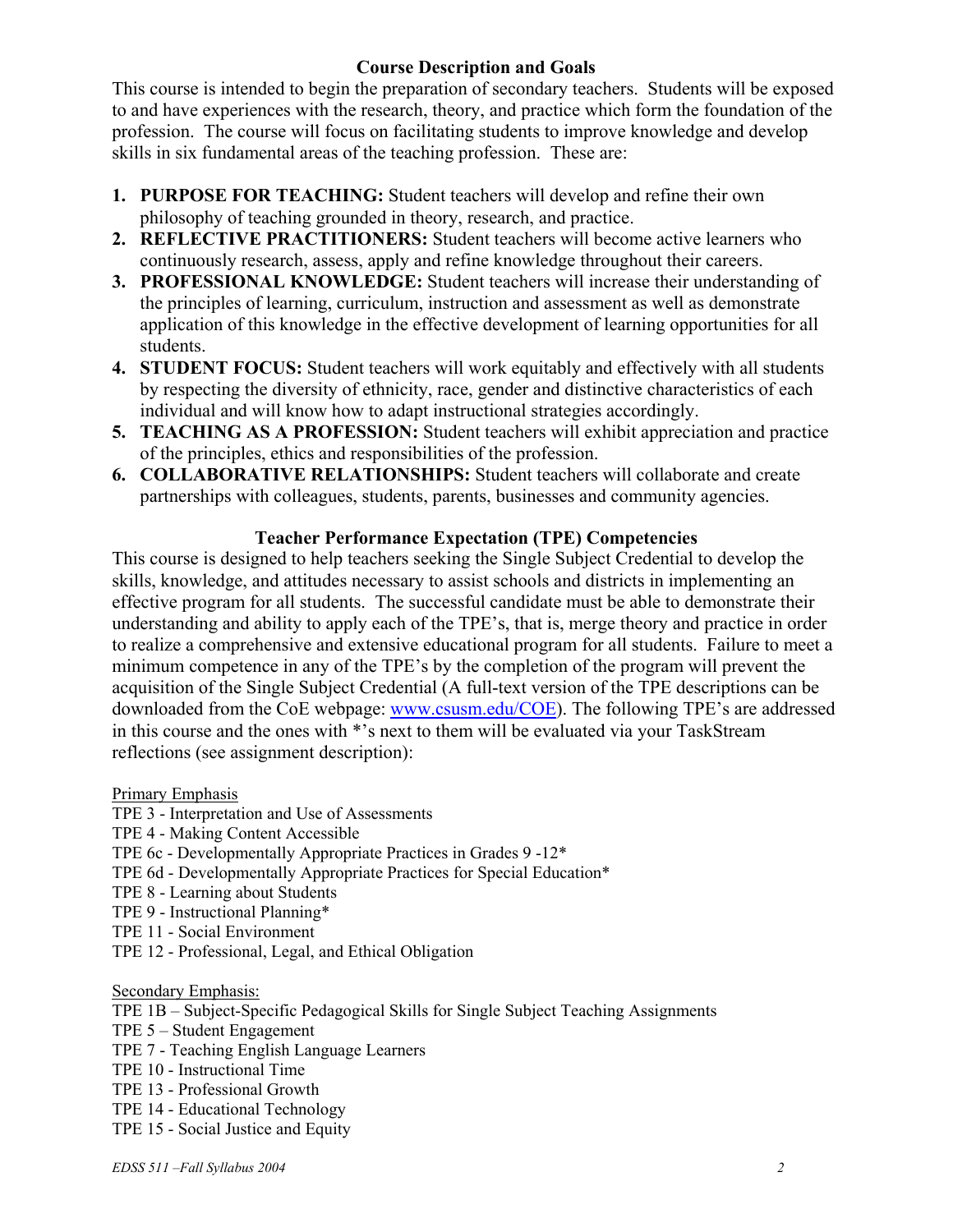# **AUTHORIZATION TO TEACH ENGLISH LEARNERS COMPETENCIES**

**Red print indicates the areas covered in this course.** 

| PART 1: LANGUAGE STRUCTURE                                                          | PART 2: METHODOLOGY OF                       | PART 3: CULTURE AND                     |
|-------------------------------------------------------------------------------------|----------------------------------------------|-----------------------------------------|
| AND FIRST- AND SECOND-LANGUAGE                                                      | BILINGUAL ENGLISH LANGUAGE                   | <b>CULTURAL DIVERSITY</b>               |
| <b>DEVELOPMENT</b>                                                                  | DEVELOPMENT, AND CONTENT                     |                                         |
|                                                                                     | <b>INSTRUCTION</b>                           |                                         |
| I. Language Structure and Use: Universals                                           | <b>I. Theories and Methods of Bilingual</b>  | I. The Nature of Culture                |
| and Differences (including the structure of                                         | <b>Education</b>                             |                                         |
| English)                                                                            |                                              |                                         |
| A. The sound systems of language (phonology)                                        | A. Foundations                               | A. Definitions of culture               |
| <b>B.</b> Word formation (morphology)                                               | <b>B.</b> Organizational models: What works  | <b>B.</b> Perceptions of culture        |
|                                                                                     | for whom?                                    |                                         |
| $\overline{C}$ . Syntax                                                             | C. Instructional strategies                  | C. Intragroup differences (e.g.,        |
|                                                                                     |                                              | ethnicity, race, generations,           |
|                                                                                     |                                              | and micro-cultures)                     |
| <b>D.</b> Word meaning (semantics)                                                  | <b>II. Theories and Methods for</b>          | D. Physical geography and its           |
|                                                                                     | <b>Instruction In and Through English</b>    | effects on culture                      |
|                                                                                     | Teacher delivery for both English<br>А.      |                                         |
| E. Language in context                                                              | language development and content             | E. Cultural congruence                  |
|                                                                                     | instruction                                  |                                         |
| F. Written discourse                                                                | <b>B.</b> Approaches with a focus on English | <b>II. Manifestations of Culture:</b>   |
|                                                                                     | language development                         | <b>Learning About Students</b>          |
| G. Oral discourse                                                                   | C. Approaches with a focus on content        | A. What teachers should learn           |
|                                                                                     | area instruction (specially designed         | about their students                    |
|                                                                                     | academic instruction delivered in            |                                         |
|                                                                                     | English--SDAIE)                              |                                         |
| H. Nonverbal communication                                                          | D. Working with paraprofessionals            | <b>B.</b> How teachers can learn about  |
|                                                                                     |                                              | their students                          |
| II. Theories and Factors in First- and                                              | <b>III. Language and Content Area</b>        | C. How teachers can use what            |
| <b>Second-Language Development</b>                                                  | <b>Assessment</b>                            | they learn about their students         |
|                                                                                     |                                              | (culturally-responsive                  |
|                                                                                     |                                              | pedagogy)                               |
| A. Historical and current theories and models                                       |                                              | <b>III. Cultural Contact</b>            |
| of language analysis that have implications for                                     | A. Purpose                                   |                                         |
| second-language development and pedagogy                                            |                                              |                                         |
| Psychological factors affecting first- and<br><b>B.</b>                             | <b>B.</b> Methods                            | A. Concepts of cultural contact         |
| second-language development                                                         |                                              |                                         |
| C. Socio-cultural factors affecting first- and                                      | C. State mandates                            | <b>B.</b> Stages of individual cultural |
| second-language development                                                         |                                              | contact                                 |
| Pedagogical factors affecting first- and <b>D</b> . Limitations of assessment<br>D. |                                              | C. The dynamics of prejudice            |
| second-language development                                                         |                                              |                                         |
| E. Political factors affecting first- and second-                                   | E. Technical concepts                        | D. Strategies for conflict              |
| language development                                                                |                                              | resolution                              |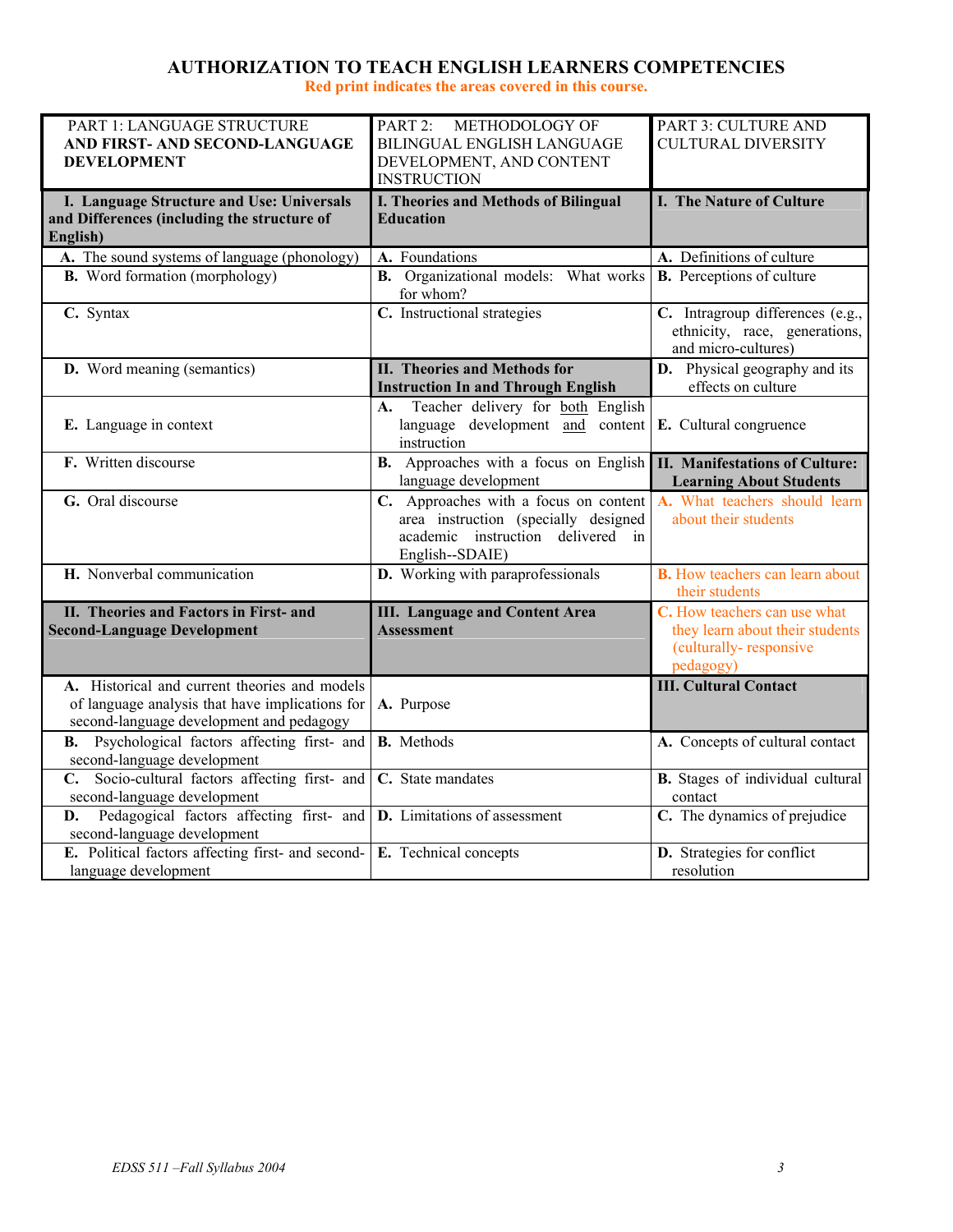## **Required Texts and Resources**

- Bigelow, Bill, et. al., Eds. (1994). *Rethinking Our Classrooms,* Volume 1. WI.: Rethinking Schools.
- Borich, Gary D. (2003). *Observation Skills for Effective Teaching.* (4<sup>th</sup> ed.). Upper Saddle River, NJ: Prentice-Hall. [shared with EDSS 530, Professor Keating]
- Callahan, Joseph F., Leonard H. Clark, and Richard D. Kellough. (1998). *Teaching in the Middle and Secondary Schools.* (7<sup>th</sup> ed.). Upper Saddle River, NJ: Merrill.
- Choate, J.S. (2004). *Successful Inclusive Teaching*. (4<sup>th</sup> ed.). Needham Heights, MA: Allyn and Bacon. [shared with all courses in the program]
- Course Website: http://courses.csusm.edu (WebCT used for online coursework and communications in EDSS 511.)
- *www.taskstream.com* (2004) Web page access for assessment/reflection of TPE's and for unit and lesson planning. Subscription required each semester. Will be used by most courses in the program.
- Tomlinson, Carol Ann and Caroline Cunningham Eidson. (2003). *Differentiation in Practice: A Resource Guide for Differentiating Curriculum Grades 5-9.* Alexandria, VA.: Association for Supervision & Curriculum Development.
- Villa, R., and Thousand, J. (1995). *Creating an Inclusive School.* Alexandria, VA: Association for Supervision and Curriculum Development. [This text is required reading for EDUC 350. If you didn't take this prerequisite class at CSUSM, you'll need to buy and read the book on your own. Reference will be made to it in several courses throughout the year.]

# **Choice Books (choose ONE to read after attending first class)**

- 1. Cusman, (2003). *Fires in the Bathroom: Advice for Teachers from High School Students.* What Kids Can Do, Inc.
- 2. Gardner, Howard. (2000). *Intelligence Reframed: Multiple Intelligences for the 21st Century.* Basic Books.
- 3. Gruwell, Erin. (1999). *The Freedom Writers Diary*. Doubleday.
- 4. Kohn, Alfie. (1996). *Beyond Discipline: From Compliance to Community*. Association for Supervision and Curriculum.
- 5. Marzano, Robert J. (2000). *Transforming Classroom Grading.* VA: Association for Supervision and Curriculum.
- 6. Pipher, Mary. (1995). *Reviving Ophelia: Saving the Selves of Adolescent Girls.* Ballantine Books.
- *7.* Pollack, William S. and Mary Pipher. (1999) *Real Boys: Rescuing Our Sons from the Myths of Boyhood*. Owl Books.

## **Other Texts Worth Reading Early in Your Career**

Fried, Robert L. (1995). *The Passionate Teacher*. Boston, MA: Beacon Press. Nelson, J., Lott, L., & Glenn, H.S. (1997). *Positive Discipline in the Classroom.*  $(2<sup>nd</sup>$  ed.). Rocklin, CA: Prima Publishing.

Palmer, Parker. *The Courage to Teach*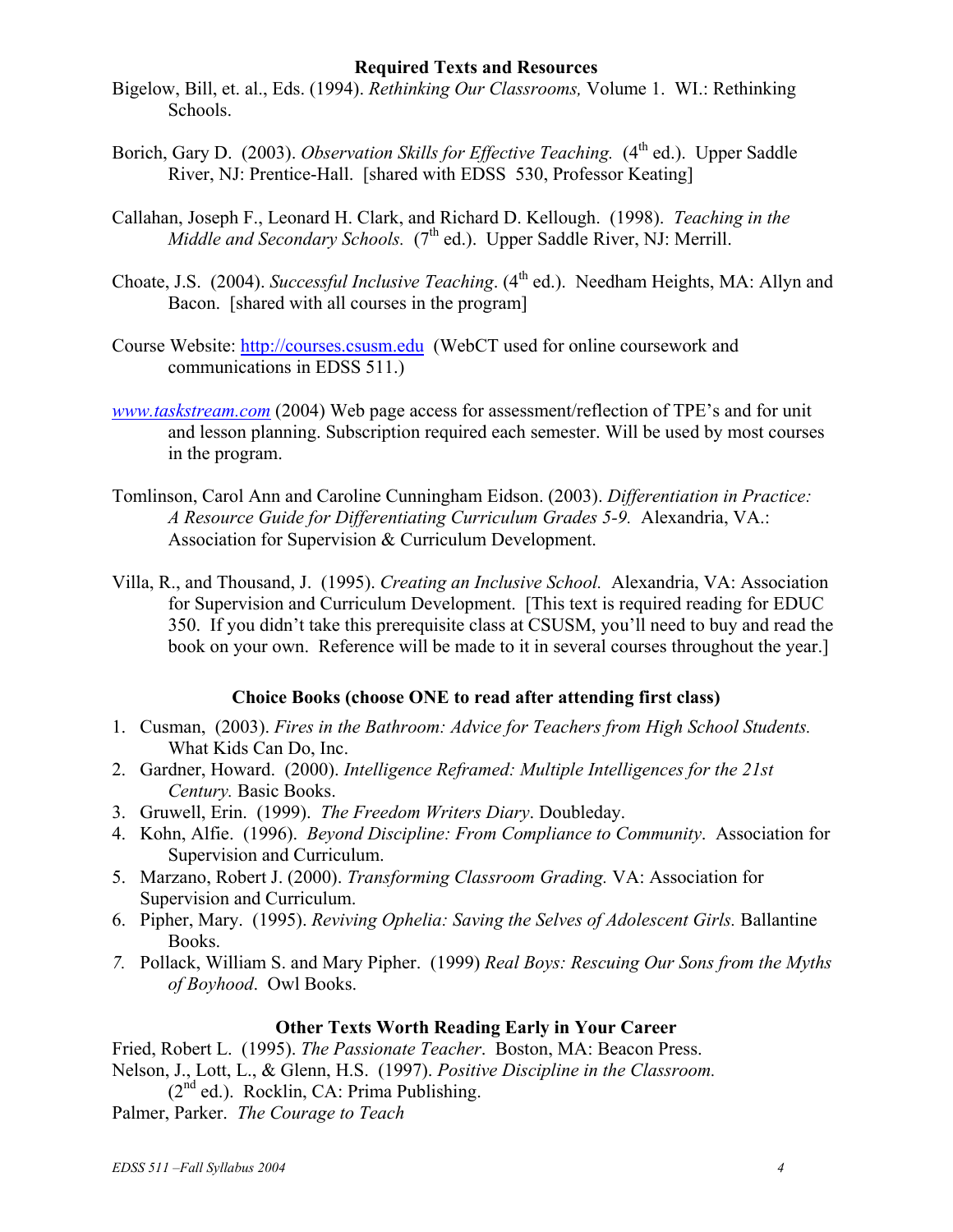## **Assignments**

- **Highly Effective Teacher Attributes:** See page 10-11 for a full description. Generally, these attributes have to do with professional and responsible behavior and work habits.
- **Reading Responses/participation**: Critical, engaged discussion will make this a richer class for all of us. In preparation for this kind of thoughtful discourse, you will be responsible for reading and responding to a variety of texts in a variety of ways. Response methods will be introduced and explained in class. The goal of all reading responses is to help you better contemplate, organize, and understand your reading and to be better prepared for thoughtful discussion. If your responses cease to function in these ways and seem to be "busy work" then you need to adjust what you're doing. Seek alternative ways of responding in order to meet the goal—it is your responsibility to make the work worthwhile. Ask for help if you need it. Come to class prepared to participate fully, using your reading responses as a "jumping off" point. Because you will be reading your "Choice book" over the course of the eight weeks, your reading responses will be on-going. For this book, you should keep a series of notes (margin notes/annotations, post-it notes in the book, separate paper notes, etc.) that you can use for later discussion with your colleagues who have read the same book, and you will also complete one specified literature circle "role" for each assigned section of reading (ex: summarizer, connector, etc.). This major assignment includes: assigned reader responses (see calendar), literature circle participation and whole class sharing, learning theories poster session and synthesis quickwrite, in-class discussions, and other in-class role plays, reviews, etc. (Scored on a 4-point rubric based on quantity and quality of responses and participation.)
- **Observation Reports:** Two observation reports will be generated which focus on two specific elements of classroom life and student behavior. The focus of each observation is described in the Borich text: higher level thinking and instructional variety. A format for the reports and past student samples can be found on WebCT and will be discussed in class. This assignment requires observation time in a classroom. (Scored on a 4-point rubric)
- **Unit and Lesson Plans:** Students will develop a unit plan and two lesson plans relevant to their content area. The unit plan will include student/class background, objectives and standards, essential questions, instructional and assessment strategies, evidence of differentiation, timeline, and reflection. More details of this assignment and student samples can be found on WebCT and will be discussed in class. Templates for planning will be used via TaskStream. This assignment requires consultation with a practicing teacher in your content area—preferably one who views planning as a serious part of their professional responsibilities. (Scored on a 4-point rubric)
- **Student Study Team (SST):** Students will participate in a group presentation modeling the SST process. Preparation for this assignment will take place in and outside of class as you coordinate roles with group members. (Scored on a 4-point rubric)
- **Special Education Matrix: The Thirteen Handicapping Conditions:** Students will work in small groups to create a master chart that includes information about environmental, curricular, instructional, and assessment adaptations and accommodations for students who qualify for special education according to the state and federal criteria under any of the 13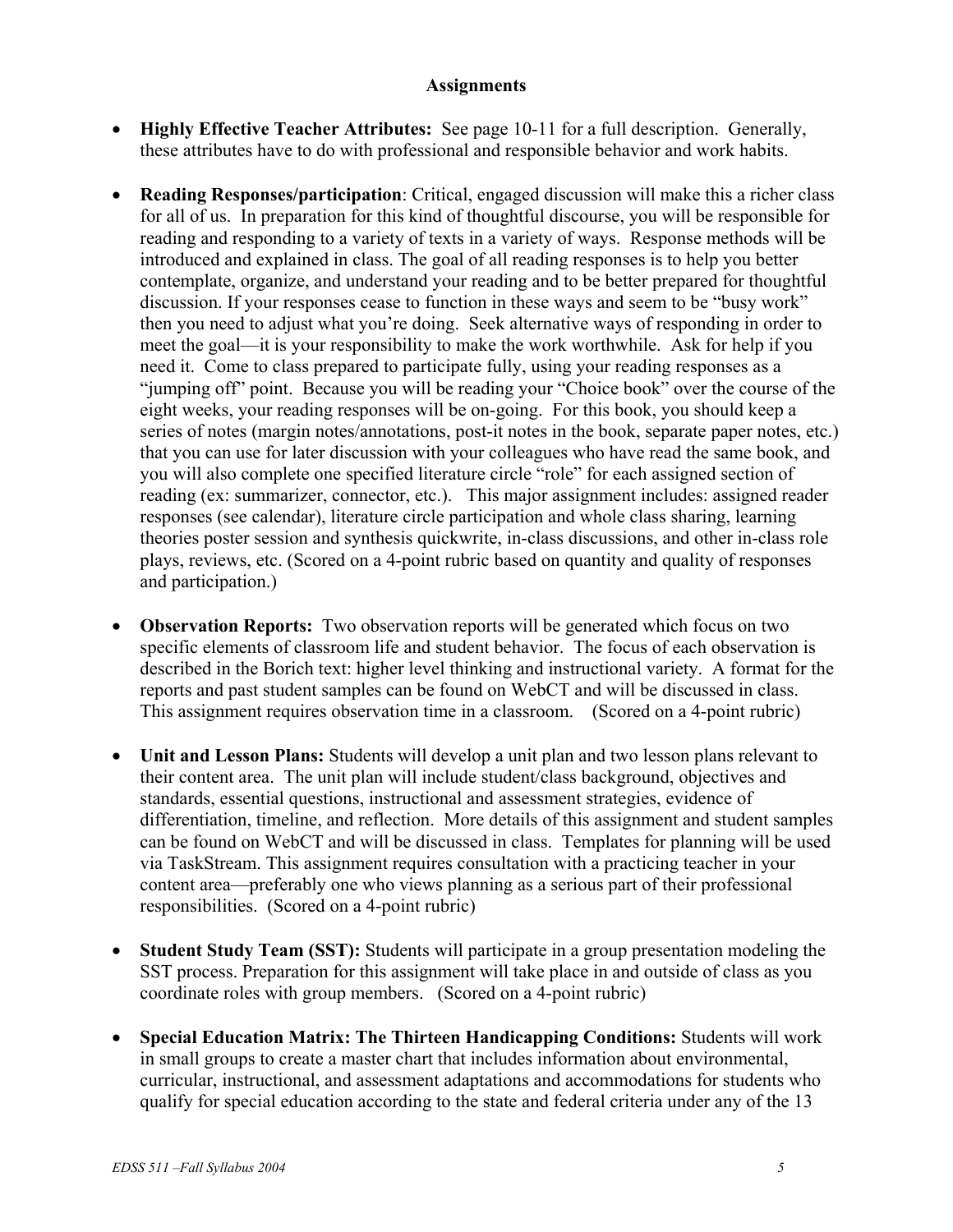handicapping conditions. Further instructions will be provided in class and through WebCT. (Scored on a 4-point rubric)

• **Reflections on TPE's 6c, 6d, and 9:** It is important to recognize that the TPEs are threaded throughout the credential program, as a whole, and are addressed multiple times in each course, as indicated in the TPE matrix for this course. Even though we are referencing and seeking to understand several TPEs in this course, you are specifically responsible for writing a reflective statement for TPE 6c, 6d, and 9 in the Task Stream Electronic Portfolio. Each assigned reflection will follow a pertinent assignment, discussion, and/or reading, which provides a deeper understanding of the specified TPE. The reflection should be approximately 250-350 words (the goal is to be succinct not to count words) and focus on a description, analysis, reflection sequence. You must attach one or more artifacts to support your ideas in the reflection. One artifact will be the pertinent assignment accompanying the specific TPE. You may attach other artifacts, such as assignments from other classes, which also support your ideas. The same artifact may appear in multiple TPE reflections. When you submit each TPE reflection, you will receive feedback from me. When the reflection is finalized, it will become a permanent record in your Task Stream Portfolio. You may return to the TPE at another point in your program and make modifications as your understanding deepens. (Scored on a 4-point rubric)

*All the major assignments are graded on a 4-point rubric and weighted (see below for weights). The major assignments are averaged at the end of the course. You should keep track of your grades (and on-going average) on your own grade record sheet. This will help you make a self-assessment at the end of the course.* 

## *As per the Summative Assessment Criteria (page 8), to be eligible for a B or an A all major assignments must have been attempted.*

| <b>Major Assignment</b>                             | Weight       | Due                       |
|-----------------------------------------------------|--------------|---------------------------|
| <b>Highly Effective Teacher Attributes</b>          | $4 \times 1$ | Ongoing to end of course  |
| <b>Reading Responses/Participation</b>              | $4 \times 2$ | See calendar (throughout) |
| <b>Special Education Matrix</b>                     | $4 \times 3$ | 10/6                      |
| <b>SST (Student Study Team)</b>                     | $4 \times 2$ | 10/13                     |
| <b>Reflection on TPE 6d</b>                         | $4 \times 1$ | 10/16                     |
| <b>Observation Report #1: Instructional Variety</b> | $4 \times 2$ | 10/4                      |
| <b>Observation Report #2: Higher Thought</b>        |              |                           |
| <b>Processes</b>                                    | $4 \times 2$ | 10/18                     |
| <b>Unit and Lesson Plans</b>                        | $4 \times 3$ | 10/24                     |
| <b>Reflection on TPE 6c</b>                         | $4 \times 1$ | 10/24                     |
| <b>Reflection on TPE 9</b>                          | $4 \times 1$ | 10/24                     |

# **Recap of Assignment Weights and Due Dates**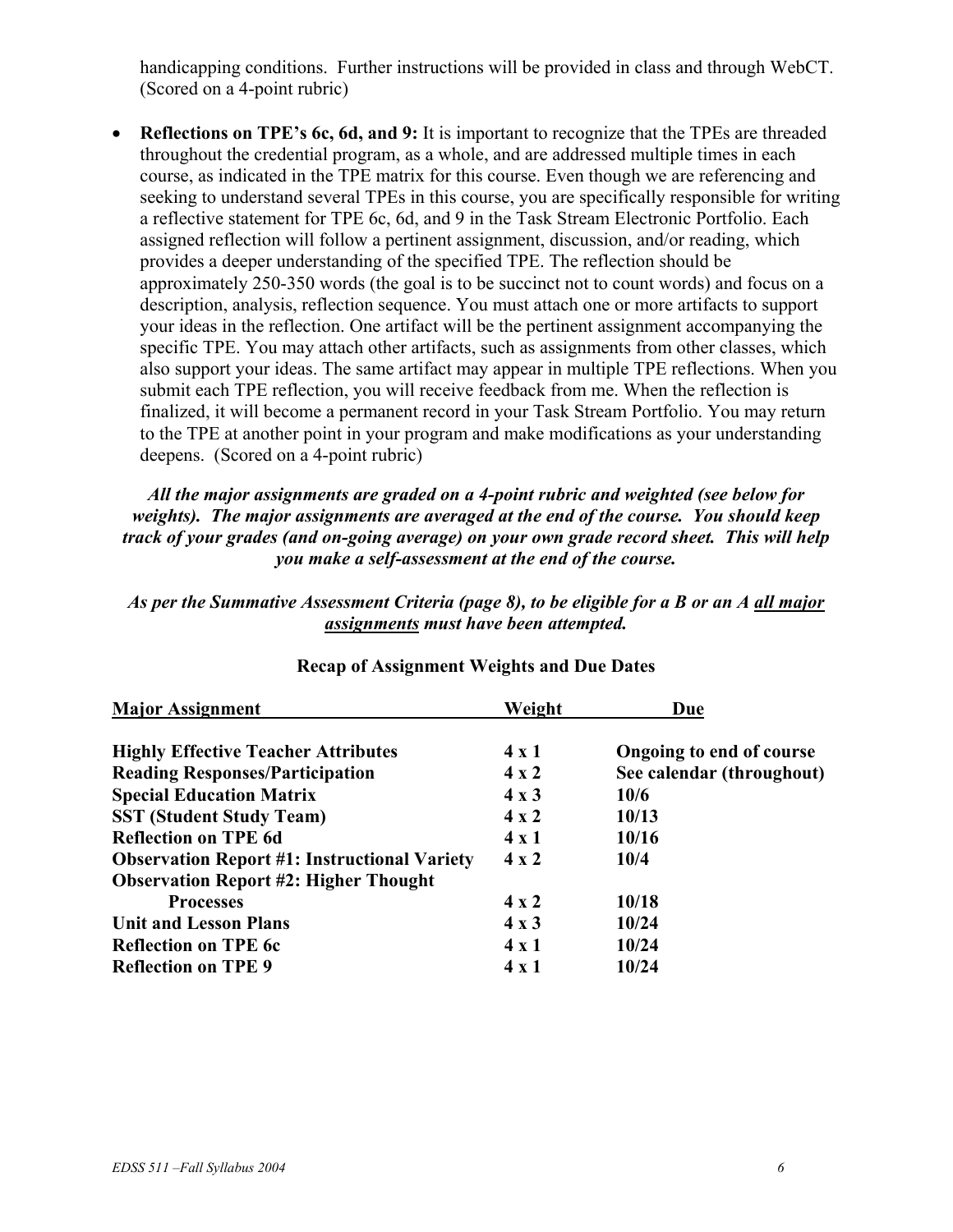## **Summative Assessment Criteria for EDSS 511**

## **"A" students:**

- 1. demonstrate serious commitment to their learning, making full use of the learning opportunities available to them and searching out the implications of their learning for future use.
- 2. complete ALL major assignments thoroughly, thoughtfully, and professionally, receiving 3.5 4 average on all assignments.
- 3. make insightful connections between all assignments and their developing overall understanding of teaching and learning; they continually question and examine assumptions in a genuine spirit of inquiry.
- 4. show high level achievement of or progress toward course goals and TPEs.
- 5. always collaborate with their colleagues in professional and productive ways, working with integrity to enhance each participant's learning .
- 6. consistently complete all class preparation work and are ready to engage in thoughtful and informed discourse.
- 7. demonstrate responsibility to meeting attendance requirements (see syllabus).

## **"B" students:**

- 1. comply with the course requirements and expectations.
- 2. complete ALL major assignments, usually thoroughly, thoughtfully, and professionally, receiving 2.5 –3.5 on assignments.
- 3. usually connect assignments to their developing overall understanding of teaching and learning; may be satisfied with "accepting" their learning as it's "received" without examining, very deeply, their and others' assumptions or seeking a deeper understanding of the implications.
- 4. show reasonable achievement of or progress toward course goals and TPEs.
- 5. generally collaborate with their colleagues in professional and productive ways, enhancing each participant's learning.
- 6. complete most class preparation work and are usually ready to engage in thoughtful and informed discourse
- 7. demonstrate responsibility to meeting the attendance requirements (see syllabus).

## **"C" students:**

- 1. demonstrate an inconsistent level of compliance to course requirements and expectations.
- 2. attempt all assignments but with limited thoroughness, thoughtfulness, and/or professionalism, receiving 1.5 – 2.5 average on all assignments, OR fail to complete one major assignment.
- 3. make limited connections between assignments and their developing overall understanding of teaching and learning; may not be open to examining assumptions or implications.
- 4. attempt but show limited progress in achieving course goals and TPEs.
- 5. collaborate with their colleagues in ways that are not always professional or productive; participant's may be distracted from learning.
- 6. complete some class preparation work and are generally under-prepared to engage in thoughtful or informed discourse.
- 7. meet the minimum attendance requirements (see syllabus).

**"D" or "F" students** fail to meet the minimum requirements of a "C." The specific grade will be determined based on rate of assignment completion, attendance, etc.

## **GRADING NOTES**

 $\triangleright$  Students must meet the attendance and average assignment score requirements to be eligible for the grade described. They are "prerequisites" for being eligible for a particular grade.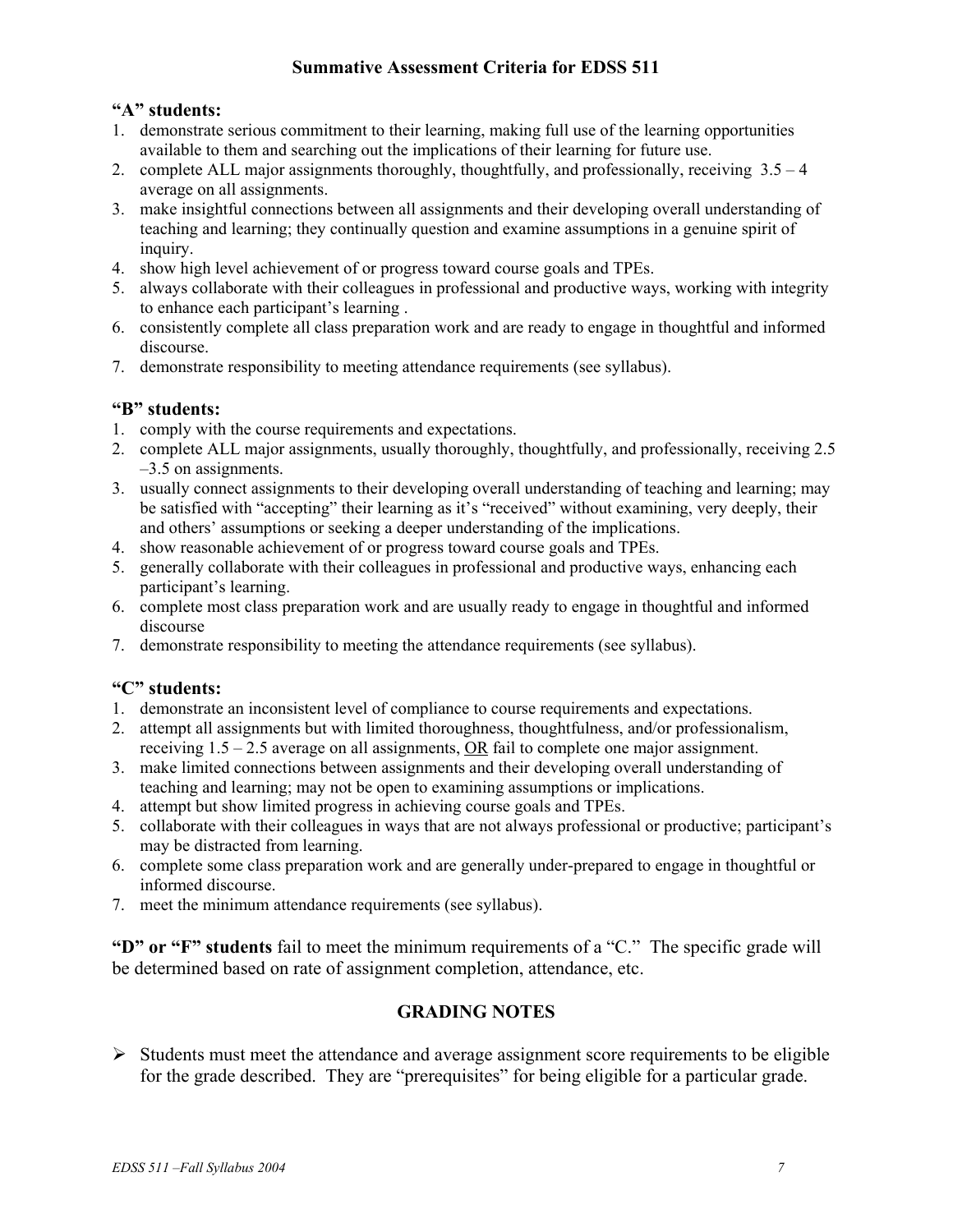- $\triangleright$  Students falling in between grade levels will earn a + or at the instructor's discretion, depending on where they meet the criteria most fully.
- $\triangleright$  In order to receive a California State Teaching Credential, you must maintain a B average in your College of Education classes and receive no lower than a C+ in any one course. A grade lower than a C+ indicates serious concern about a student's readiness for a teaching credential—significant concerns exist about his/her quality of learning, quality of work, etc. If you are concerned about meeting this requirement at any time, you should talk with your instructor immediately.

**Note:** Teacher education is a professional preparation program. Students will be expected to adhere to standards of dependability, academic honesty and integrity, confidentiality, and writing achievement. Because it is important for teachers to be able to effectively communicate their ideas to students, colleagues, parents, and administrators, writing that is original, clear and error-free is a priority in the College of Education.

All ideas/material that are borrowed from other sources must have appropriate references to the original sources. Any quoted material should give credit to the source and be punctuated with quotation marks.

## **Attendance**

**CoE Policy:** Due to the dynamic and interactive nature of courses in the CoE, all students are expected to attend all classes and participate actively. At a minimum, students must attend more than 80% of class time, or s/he may not receive a passing grade for the course at the discretion of the instructor.

**Instructor Application of the Policy:** If two class sessions are missed, or if the student is late (or leaves early) more than three sessions, s/he cannot receive a grade of "A". If three class sessions are missed, the highest possible grade that can be earned is a "C+". If extenuating circumstances occur, the student should contact the instructor as soon as possible to make appropriate arrangements.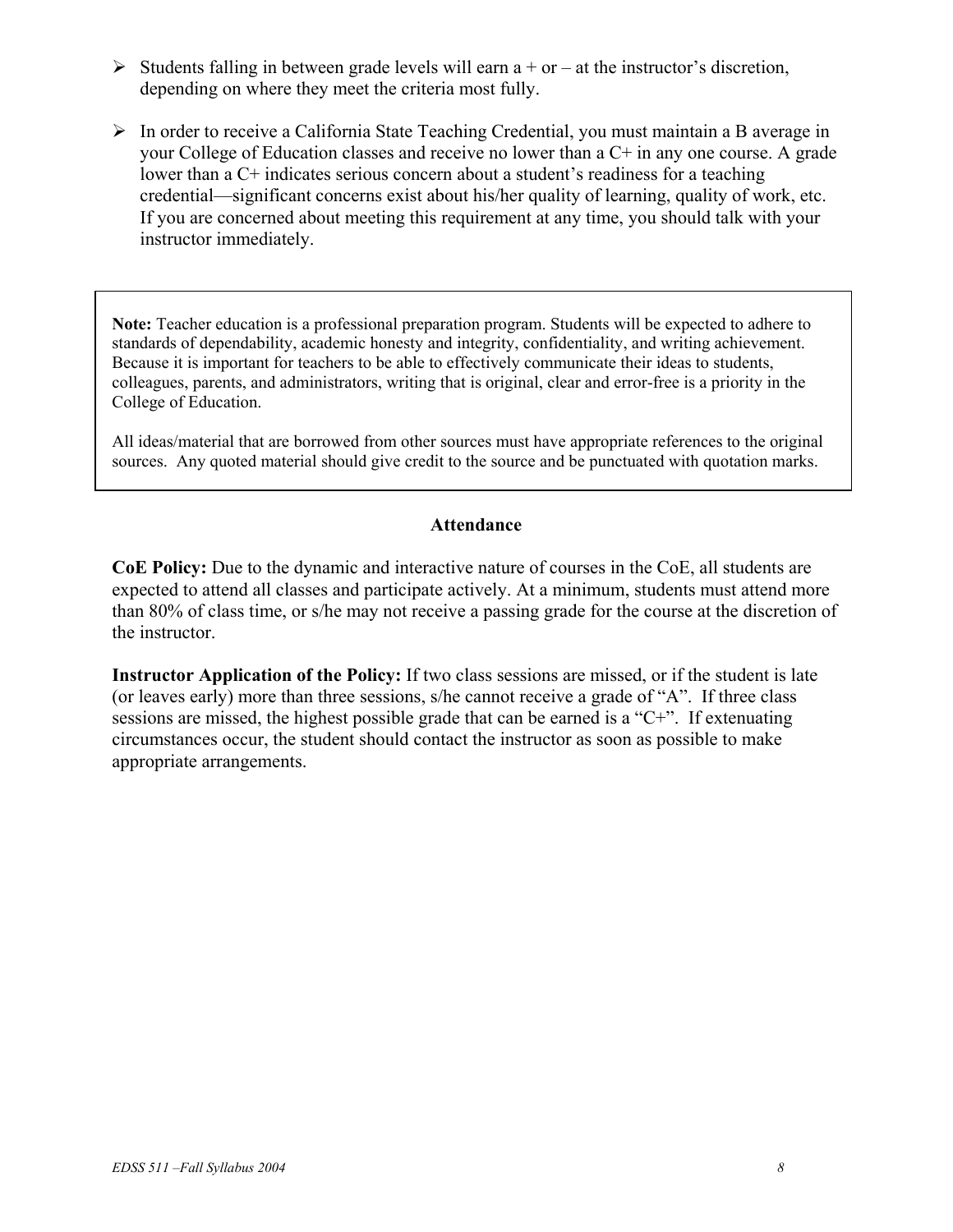# *The Maintenance and Development of Positive Teacher Behaviors in the College of Education Courses*

(These are the AFFECTIVE objectives for our single subject courses.)

#### **Purpose/Rationale**

A variety of practitioner and university research suggests the importance of linking affective objectives (feelings, attitudes, values, and social behaviors) to all cognitive objectives (mental operations, content knowledge) in all subject areas (Roberts and Kellough, 2000). Krathwohl, Bloom and Masia (1964) developed a useful taxonomy for teachers to use in defining and implementing affective objectives. These student behaviors are hierarchical from least internalized to most internalized: 1) receiving; 2) responding; 3) valuing; 4) organizing; 5) internalizing and acting. There is a correlation between students' academic success and the degree to which teachers incorporate these affective objectives (Roberts and Kellough, 2000; Baldwin, Keating and Bachman, 2003).

In order for teachers to facilitate and integrate these affective expectations into their own teaching, it is essential that they demonstrate corresponding personal attributes (characteristics, qualities) in their own learning. In light of this, it is critical for pre-service teachers to be given an overall dispositional model (a range of these personal attributes) that can be used by them, as future teachers, and that illustrates the importance of and encourages the practice of these attributes. This dispositional model generally reflects the high expectations of quality teaching such as enthusiasm, positive attitudes, positive interactions and supportive interpersonal relationships within the teaching environment. In summary, there is a general consensus within the educational community that these attributes are considered highly desirable professional qualities in teachers (with an obvious range of individual manifestations) that will assist in promoting successful teaching and learning outcomes (Stone, 2002; McEwan, 2002; Dewey, 1910).

## **Scoring Criteria**

Each of these seven attributes will be scored on a 4-point rubric in terms of level of accomplishment. Reflective and "supported" assessment is the goal; you will be asked for evidence in support of your scores. "Perfection" (all 4's) is NOT the goal. While these attributes define professional and collegial behavior to which we expect all students to aspire, it is recognized that individuals will have areas in need of improvement (we are, after all, human!). Earning full credit for this "assignment" (at the end of the course) is predicated on your ability to provide **evidence** of your assessments and your ability to **work conscientiously toward increased accomplishment**. We will not "average" your scores on the attributes or in some other way try to quantify them for an overall grade. Peer input, self-evaluation, and intermediate conferences during your EDSS courses will assist in formative assessments.

- 4 = **Exceeds expectations:** Student has demonstrated an especially high level of functioning with respect to this attribute (no sub par examples).
- 3 = **Meets expectations:** Student has demonstrated an acceptable level of functioning with respect to this attribute (some qualities may be high while others are more limited; while there is room for continued growth, this student is generally solid; no concerns exist).
- 2 = **Below expectations**: Student has demonstrated inconsistent levels of functioning with respect to this attribute; the student is on his/her way to meeting expectations, but needs time or a conscientious focus on this attribute in order to do so (numerous limitations or examples noted).
- 1 = **Well below expectations**: Student has demonstrated a low level of functioning with respect to this attribute (serious overall limitations noted in this area).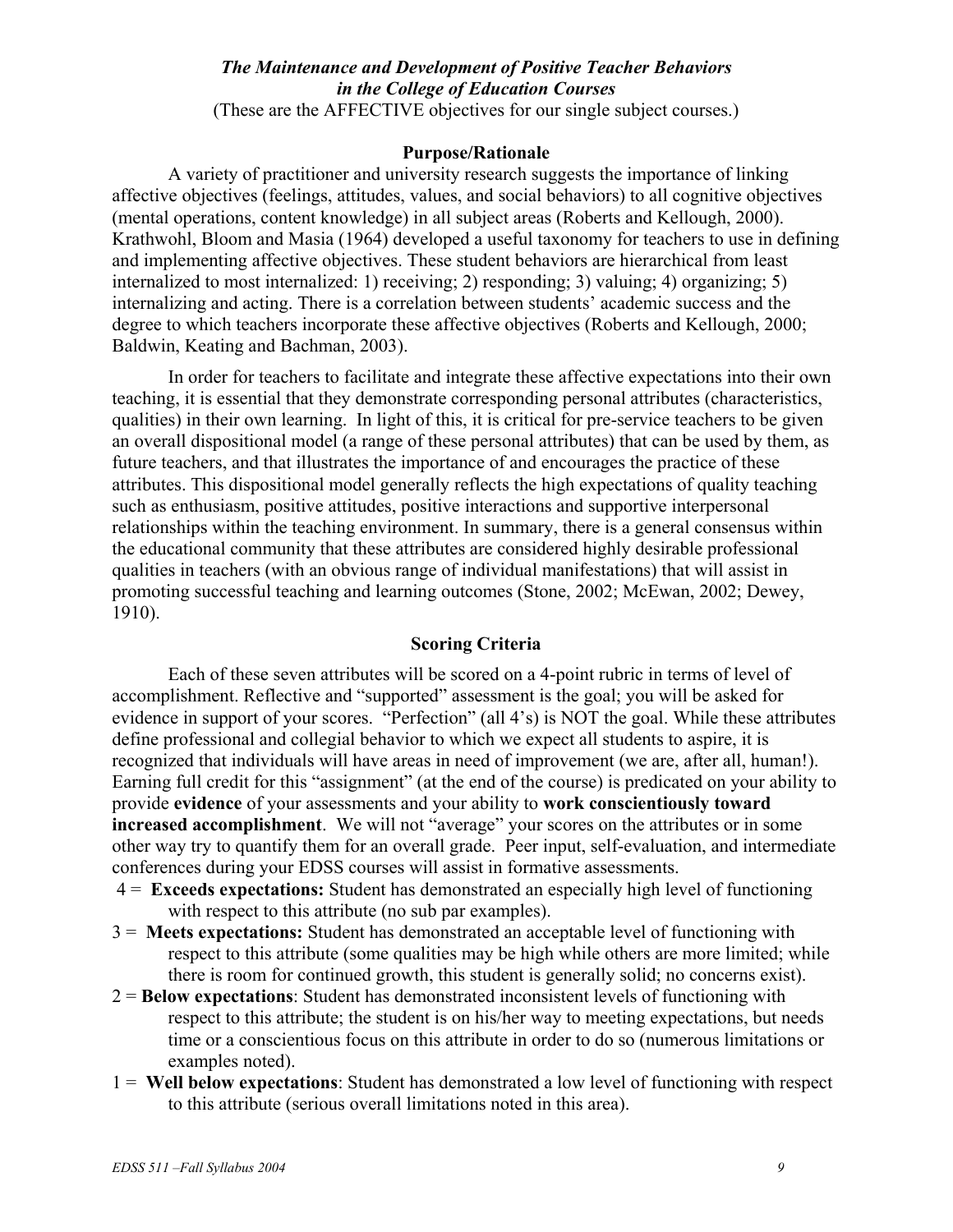# **Generally Accepted Attributes of Highly Effective Teachers (as seen in pre-service programs)**

(Roberts and Kellough, 2000; Stone, 2002; McEwan, 2002; Baldwin, Keating and Bachman, 2003; Johnson and Johnson, 1994; COE Mission Statement, 1997)

The following will be used as a guideline to assess the level of attainment (and progress) in demonstrating these attributes.

- 1) **General classroom attendance, promptness, and participation:** is on time, respects time boundaries (breaks, etc.), regularly attends class, and actively participates.
- 2) **Attention to classroom discussion protocols** (per Epstein's Five Stage Rocket)**:** respects time limitations, recognizes and respects the perspectives of fellow classmates, gives wait time, listens actively, uses non-interruptive skills, mediates disagreements by working to understand others' perspectives and finding common ground, genuinely encourages all to participate.
- 3) **Social and cooperative skills (as illustrated in cooperative projects)**: assumes responsibility of one's roles, is open to consensus and mediation, effectively communicates ideas, attends group meetings, is dependable, respects others' ideas, expects quality work from self and colleagues, manages time effectively, uses organizational skills and leadership skills, is assertive but not aggressive, uses reflection as a means of evaluation, motivates and offers positive reinforcement to others.
- 4) **Attention to assignments:** meets time deadlines, produces quality products, responds cooperatively to constructive criticism, uses rubrics or other stipulated criteria to shape an assignment, prioritizes tasks and performs/supervises several tasks at once.
- 5) **General classroom demeanor:** is professional, creative, kind, sensitive, respectful, has a sense of humor, is supportive of fellow classmates and instructors; recognizes others' perspectives as valid and works to include all "voices" in the classroom; is aware of and responsive to issues and behaviors that might marginalize colleagues in the classroom.
- 6) **Flexibility:** is responsive when reasonable adjustments to the syllabus, curriculum, schedule, and school site assignments become necessary (common to the educational arena); can work through frustrations by problem-solving with others and not letting emotional responses dominate or impair thinking; "bounces" back easily; can work calmly under stress.
- 7) **Openness to and enthusiasm for learning:** can engage with a variety of educational ideas with an open mind and a sense of exploration; demonstrates passion for and metacognition of learning across the curriculum and within discipline areas; takes advantage of learning opportunities and seeks out additional opportunities for learning.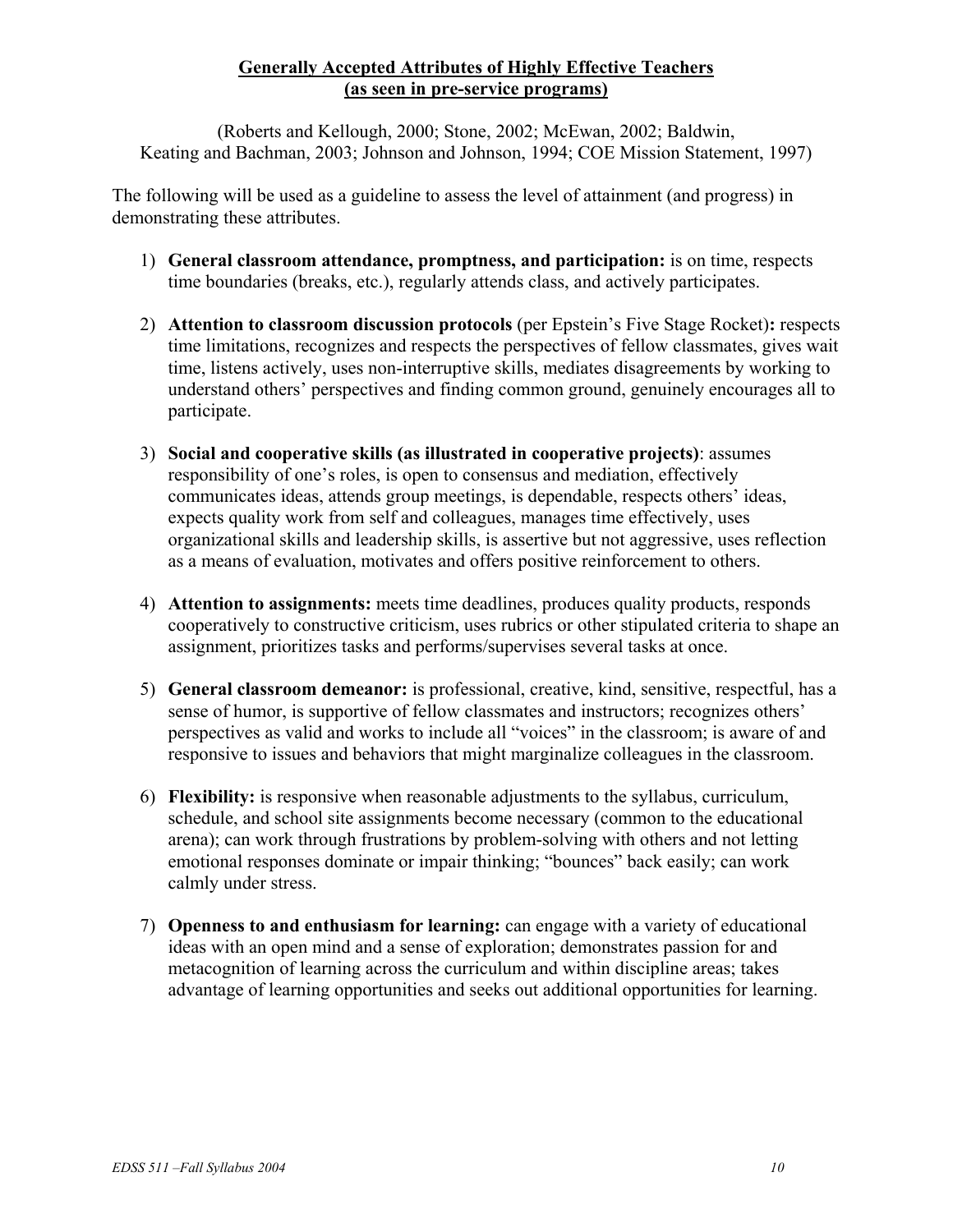| <b>Date</b>                                      | <b>Topic</b>                                                                                                                                                                                                                                            | <b>Reading Assignment Due</b>                                                                                                                                                                                                                                                  | <b>Assignment Due</b>                                                                                                                                                                                                                                                                                                                                                                                                                                                                   |
|--------------------------------------------------|---------------------------------------------------------------------------------------------------------------------------------------------------------------------------------------------------------------------------------------------------------|--------------------------------------------------------------------------------------------------------------------------------------------------------------------------------------------------------------------------------------------------------------------------------|-----------------------------------------------------------------------------------------------------------------------------------------------------------------------------------------------------------------------------------------------------------------------------------------------------------------------------------------------------------------------------------------------------------------------------------------------------------------------------------------|
| #1<br>Mon., 8/30<br>(Single)<br>Subject<br>Team) | Orientation/team-<br>building (combined<br>w/EDSS 530                                                                                                                                                                                                   | Download and review<br>$\bullet$<br>the Single Subject<br>Credential Handbook<br>(full-time) from the<br>CoE webpage:<br>www.csusm.edu/coe<br>If you didn't read the<br>$\blacklozenge$<br>Villa/Thousand text<br>during EDUC 350, this<br>would be a good time<br>to read it. | Handbook study guide and<br>$\blacklozenge$<br>questions you want to ask about<br>the information in the program<br>handbook.                                                                                                                                                                                                                                                                                                                                                           |
| #2<br>Wed., 9/1<br>(Mullen and<br>Mauerman)      | Purpose,<br>perceptions, and<br>philosophy of<br>teaching<br>Professional<br>ethics/legal<br>responsibilities<br>Book talks about<br>optional books                                                                                                     | Course syllabus<br>$\blacklozenge$<br>downloaded, read, and<br>printed (from COE<br>webpage or WebCT)<br>Callahan: Mod. 1<br>٠<br>Choate: Ch. 1                                                                                                                                | Bring any syllabus questions<br>٠<br>you have to class<br>Make margin notes in Choate<br>٠<br>and Callahan, highlighting ideas<br>you especially want to<br>remember. Jot down<br>questions/issues you want to<br>discuss with others.<br>Note: find your previously<br>٠<br>written philosophy of teaching<br>or belief statements from<br>EDUC 350 or equivalent. Keep<br>in your notebook until later in<br>course.                                                                  |
| #3<br>Wed., 9/8<br>(Mullen and<br>Mauerman)      | Introduction to<br>WebCT for online<br>work<br>Set up literature<br>circle groups and<br>plans<br>Democratic and<br>inclusive<br>classrooms: building<br>an environment to<br>nurture the circle of<br>courage and respect<br>adolescent<br>development | "Courage for the<br>$\blacklozenge$<br>Discouraged" article<br>(Available on WebCT)<br>Bigelow: 4-5, 19-22,<br>30-33 & 35-38, 50-55                                                                                                                                            | Be sure university computer<br>account is activated.<br>Identify your $1st$ , $2nd$ , & $3rd$<br>choice of books from the<br>"Choice" list to read. Bring<br>your choices to class (not the<br>book yet).<br>Reader response: Reflective<br>٠<br>writing assignment for<br>"Courage" article—explained<br>via WebCT (under<br>"assignments").<br>Complete "Synthesizing Key<br>٠<br>Ideas" graphic organizer.<br>Bring Choate, Callahan,<br>٠<br>Bigelow, and Borich books to<br>class. |

# **Tentative Calendar (Subject to Change)**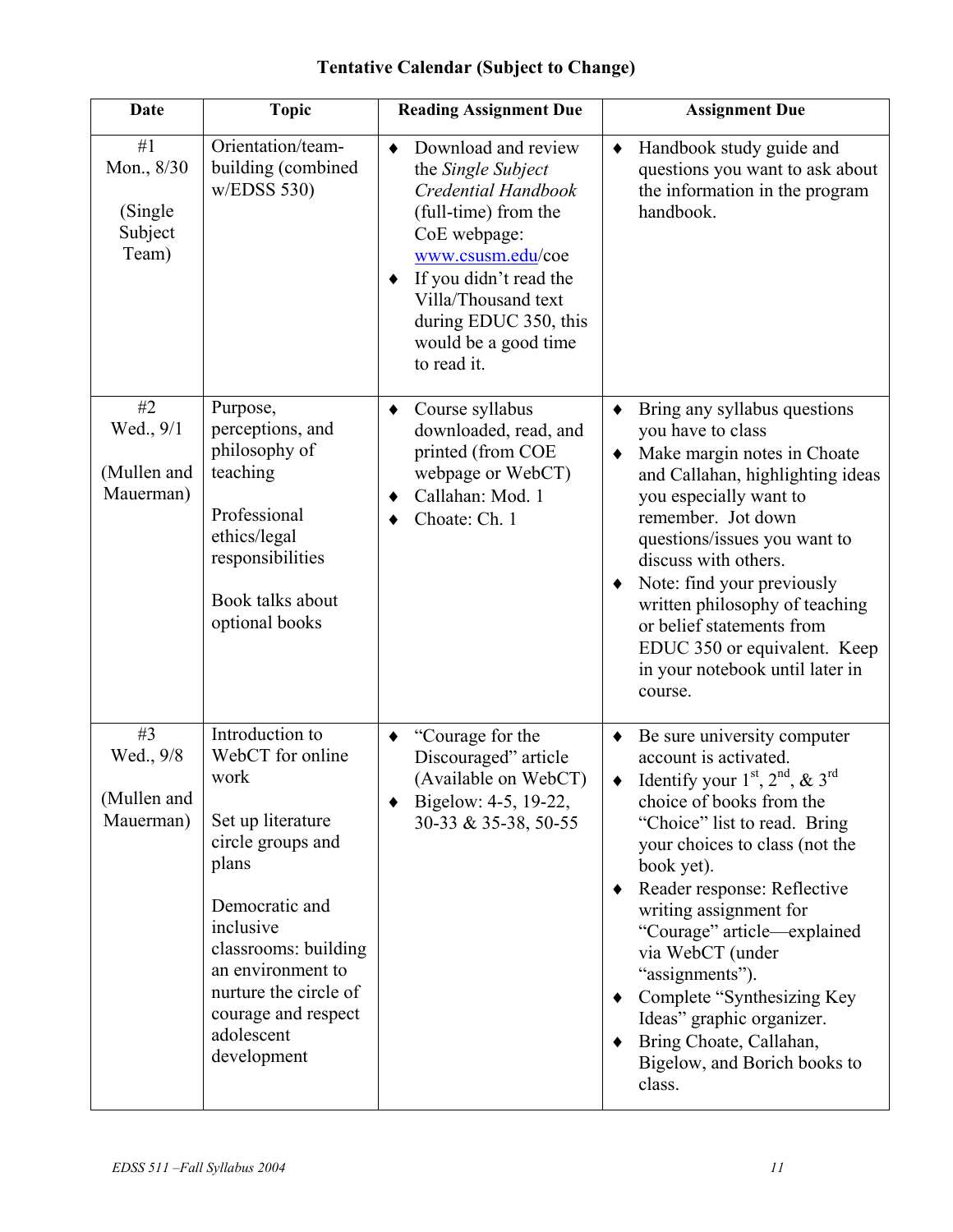| #4<br>Mon., 9/13<br>(Mullen)    | Choice book<br>literature circles<br>meet<br>Democratic<br>classrooms and<br>adolescent<br>development (cont.)<br>Model Borich<br>observation report | Choice book reading<br>٠<br>(per group's reading<br>plan)<br>Borich: Ch. 7:<br>"Looking for Lesson<br>Clarity" | ٠<br>٠ | Reader response: Choice book<br>literature circle role (per<br>group's reading plan)<br>Reader response: Borich:<br>identify questions you want to<br>ask about the chapter. Spend<br>time looking at the various<br>instruments for monitoring<br>elements of lesson clarity; you<br>will be asked to use one in class<br>during a practice observation.                                                                                                                                                                |
|---------------------------------|------------------------------------------------------------------------------------------------------------------------------------------------------|----------------------------------------------------------------------------------------------------------------|--------|--------------------------------------------------------------------------------------------------------------------------------------------------------------------------------------------------------------------------------------------------------------------------------------------------------------------------------------------------------------------------------------------------------------------------------------------------------------------------------------------------------------------------|
| #5<br>Wed., 9/15<br>(Mullen)    | Learning and<br>learning theories                                                                                                                    | Callahan: Mod. 2<br>٠                                                                                          | ٠      | Reader response: Download the<br>free trial version of Inspiration<br>software from<br>www.inspiration.com (do NOT<br>wait until the last minute to do<br>this!) Using this software,<br>create a graphic organizer that<br>helps you to organize the major<br>ideas from module 2. Print the<br>organizer to bring to class. If<br>you do not have a computer at<br>home, make arrangements to<br>complete this assignment with a<br>partner who does have a<br>computer or come to school and<br>use the computer lab. |
| # $6$<br>Mon., 9/20<br>(Mullen) | Choice book<br>literature circles<br>meet<br>Learning and<br>learning theories                                                                       | Choice book reading<br>(per group's reading<br>plan)<br>Bigelow: 126-128,<br>134-135 and 178-181               | ٠      | Reader response: Choice book<br>literature circle role (per<br>group's reading plan)<br>Reader response: Bigelow:<br>Margin notes/annotations<br>(written in book or on post-its)<br>for all articles                                                                                                                                                                                                                                                                                                                    |
| #7<br>Wed., 9/22<br>(Mauerman)  | Learning for the<br>typical "atypical"<br>student<br>Special education<br>matrix: the 13<br>handicapping<br>conditions                               | Choate: Ch. 2<br>Villa/Thousand: Ch.1<br>and 3, including the<br>"Voices" sections                             | ٠      | Reader response: Respond to<br>this prompt: What are your<br>fears and concerns regarding<br>teaching any of the student<br>populations described in the<br>Choate reading? Be prepared to<br>discuss and brainstorm<br>strategies.                                                                                                                                                                                                                                                                                      |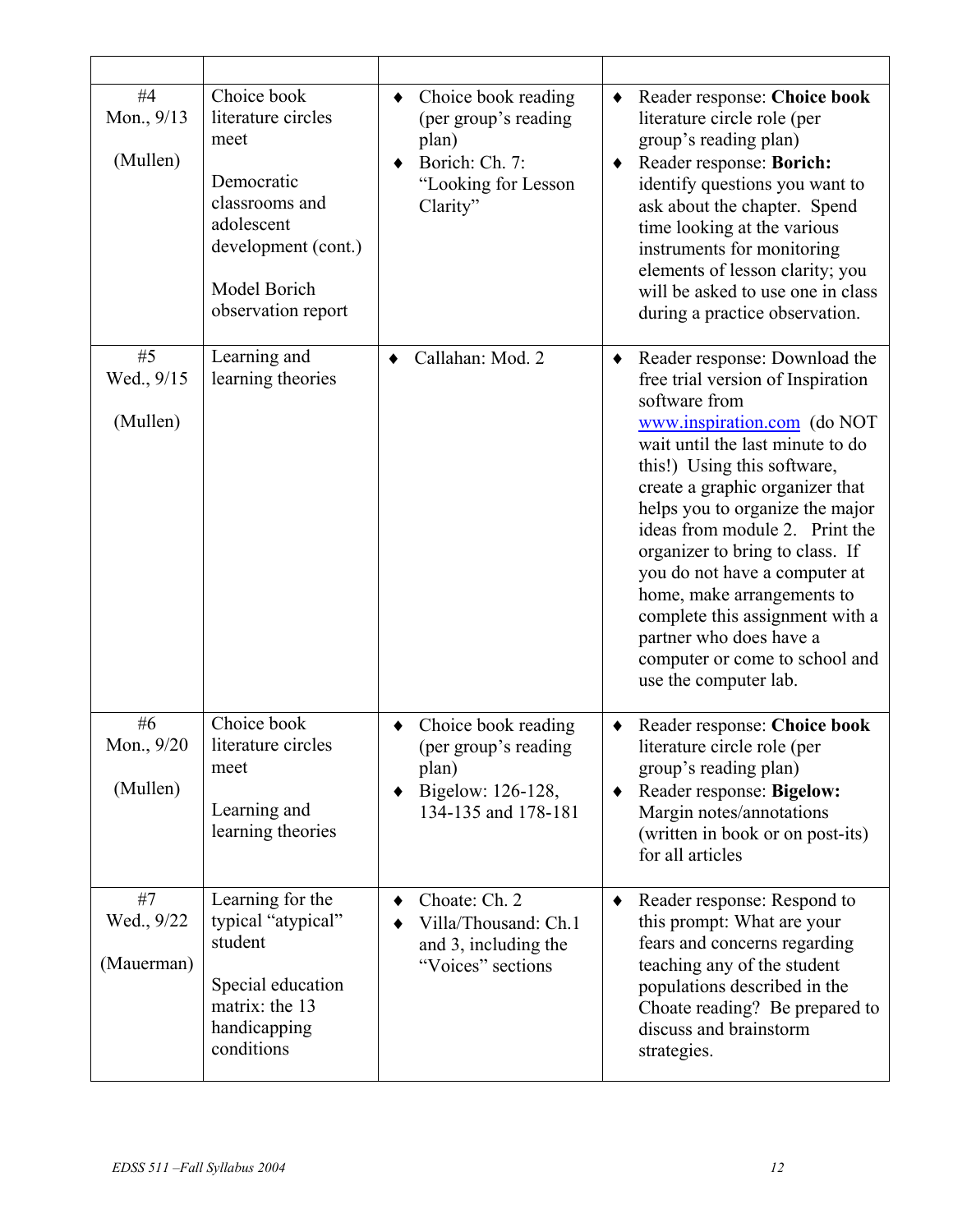| #8<br>Mon., 9/27<br>(Mullen) | Planning and<br>instructional<br>strategies: the big<br>picture down to<br>lesson plans | ٠<br>٠         | Callahan: Mods. 3 and<br>4 (except "Curriculum<br>Integration" pages 123-<br>132)<br>Download, review, and<br>bring your content<br>area's frameworks or<br>standards—grades 6-12<br>(available at<br>www.cde.ca.gov) | $\bullet$<br>$\bullet$<br>٠ | Reader response: complete the<br>graphic organizer labeled<br>"Callahan 3 and 4 Organizer"<br>(WebCT under "assignments"<br>in the unit plan section)<br>Complete exercises 3.7, 3.9,<br>3.10, and 4.5 (questions 3, 6, 7,<br>8) as you read Callahan.<br>At your school site, gather the<br>following information from a<br>content area teacher in your<br>field:<br>Sequence of units<br>1.<br>throughout a semester or<br>year and some objectives<br>from one of those units (see<br>"Planning Information to<br>Gather from a Teacher"<br>organizer on WebCT under<br>"assignments" in the unit<br>plan section).<br>2. Download and print a blank<br>lesson plan template from<br>TaskStream (the "CSUSM"<br>format). While observing a<br>teacher, keep track of the<br>things they do over the<br>course of the lesson by<br>filling in the template in the<br>appropriate spots. You will<br>have to make inferences in<br>order to fill in some places<br>(such as facts about<br>learners). |
|------------------------------|-----------------------------------------------------------------------------------------|----------------|-----------------------------------------------------------------------------------------------------------------------------------------------------------------------------------------------------------------------|-----------------------------|---------------------------------------------------------------------------------------------------------------------------------------------------------------------------------------------------------------------------------------------------------------------------------------------------------------------------------------------------------------------------------------------------------------------------------------------------------------------------------------------------------------------------------------------------------------------------------------------------------------------------------------------------------------------------------------------------------------------------------------------------------------------------------------------------------------------------------------------------------------------------------------------------------------------------------------------------------------------------------------------------------|
| #9<br>Wed., 9/29<br>(Mullen) | Planning and<br>instructional<br>strategies                                             | $\bullet$<br>٠ | Callahan: Mods. 6 and<br>7 (Mod. 8 is also good<br>to read when you have<br>time)<br>Download and read the<br>unit plan assignment on<br>WebCT                                                                        | $\bullet$                   | Reader response: Create a two-<br>column list with one column<br>labeled "Student-centered<br>activities" and the other labeled<br>"Teacher-centered activities."<br>While you read, make a list of<br>strategies in each column. Put a<br>star next to those you<br>particularly want to use in your<br>planning because they are<br>especially effective in your<br>discipline. Put a ? next to those<br>strategies you want to discuss<br>with someone else for greater                                                                                                                                                                                                                                                                                                                                                                                                                                                                                                                              |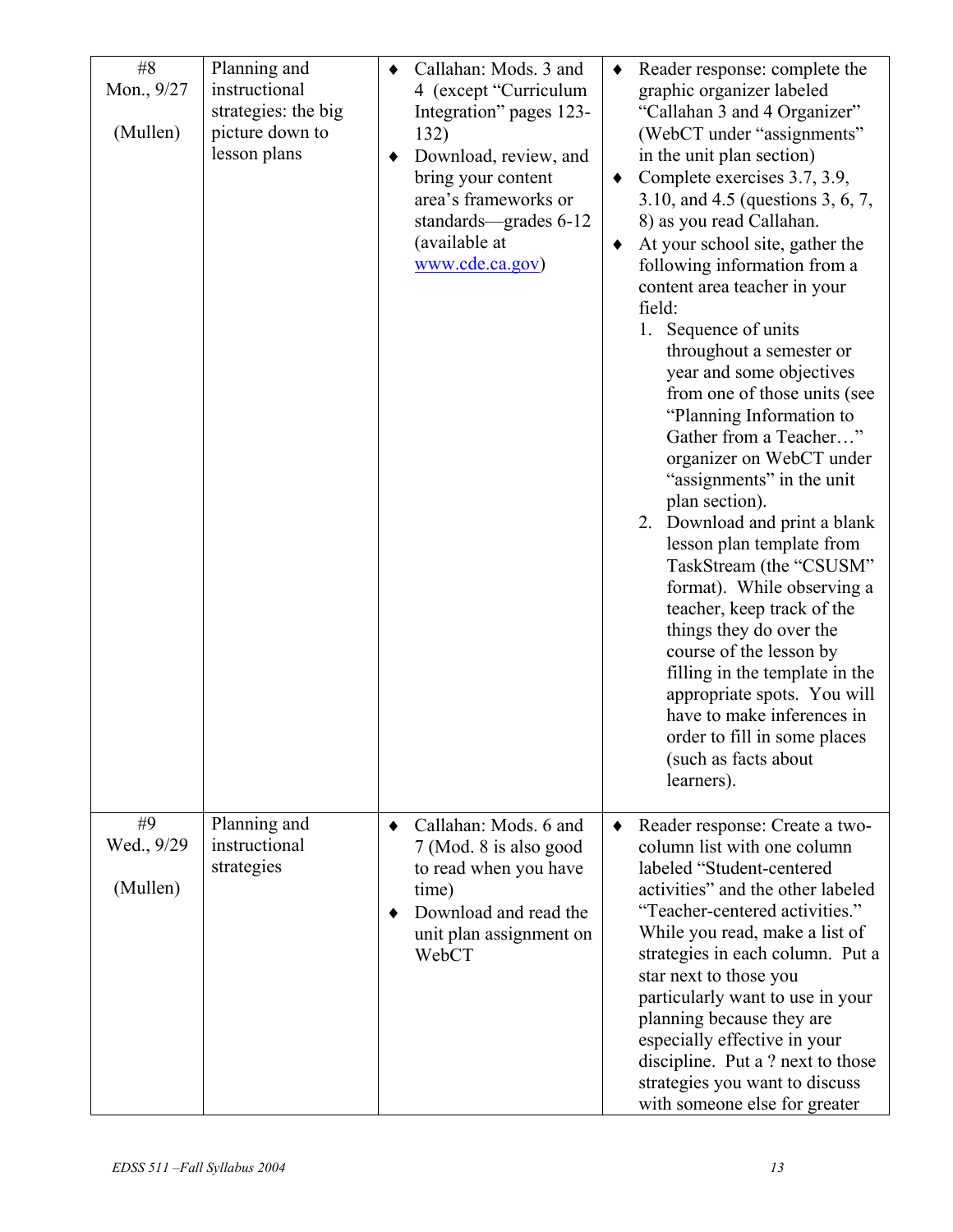|                                 |                                                                                                                       |                                                                                                                                                                       |             | clarity.<br>Complete exercises 6.2, 7.1<br>(questions 1-8), and 7.2 as you<br>read Callahan.<br>Remember that you should be<br>working on your special<br>education matrix due 10/6.                                                                                                                                                                                                                                                                                                                                                                                                                                                                                                                                                                                                |
|---------------------------------|-----------------------------------------------------------------------------------------------------------------------|-----------------------------------------------------------------------------------------------------------------------------------------------------------------------|-------------|-------------------------------------------------------------------------------------------------------------------------------------------------------------------------------------------------------------------------------------------------------------------------------------------------------------------------------------------------------------------------------------------------------------------------------------------------------------------------------------------------------------------------------------------------------------------------------------------------------------------------------------------------------------------------------------------------------------------------------------------------------------------------------------|
| #10<br>Mon., 10/4<br>(Mullen)   | Planning and<br>instructional<br>strategies (cont.)<br><b>MEET AT</b><br><b>COMPUTER LAB</b><br><b>CSUSM</b><br>ROOM: | Borich: Ch. 8<br>٠<br>"Instructional Variety"<br>(should have read this<br>much earlier in order to<br>complete your<br>observation report)<br>Callahan: Mod. 9       | ٠<br>٠<br>٠ | Observation report for<br>instructional variety due.<br>Reader response: Callahan:<br>Choose one objective from your<br>developing unit plan, and<br>identify one "traditional" form<br>of assessment and one<br>"authentic" or "performance-<br>based" form of assessment that<br>you might use to assess the<br>objective. Identify the limits<br>and/or the benefits of each<br>assessment option.<br>Prior to coming to class, go into<br>the TaskStream unit builder<br>(CSUSM format) and type in<br>the information you've already<br>generated from class (unit topic,<br>length, student facts, etc.). BE<br>SURE TO <b>SAVE</b> YOUR UNIT<br>PLAN ON TASKSTREAM!<br>You will be adding to this unit<br>while in today's class. Bring all<br>your unit materials to class. |
| #11<br>Wed., 10/6<br>(Mauerman) | Choice book<br>literature circles<br>meet<br>Intro. to SST and<br>relationship to<br>differentiating<br>instruction   | Choice book reading<br>٠<br>(per group's reading<br>plan)<br>Choate: Ch. 3<br>٠<br>Universal design article<br>٠<br>(handout given in class;<br>return handout today) | ٠           | Reader response: Choice book<br>literature circle role (per<br>group's reading plan)<br>Matrix assignment due—have a<br>group member collect each<br>section of the matrix from the<br>other group members<br>electronically and compile ONE<br>document that can then be sent<br>back to the group. Each person<br>should bring a hard copy of<br>their COMPLETE matrix (all<br>13 conditions) to class.                                                                                                                                                                                                                                                                                                                                                                           |
| #12<br>Mon., $10/11$            | Planning and<br>differentiating                                                                                       | Bigelow: Choose any<br>٠<br>two articles from pages                                                                                                                   | ٠           | Reader response: Bigelow:<br>Reflective response to the two                                                                                                                                                                                                                                                                                                                                                                                                                                                                                                                                                                                                                                                                                                                         |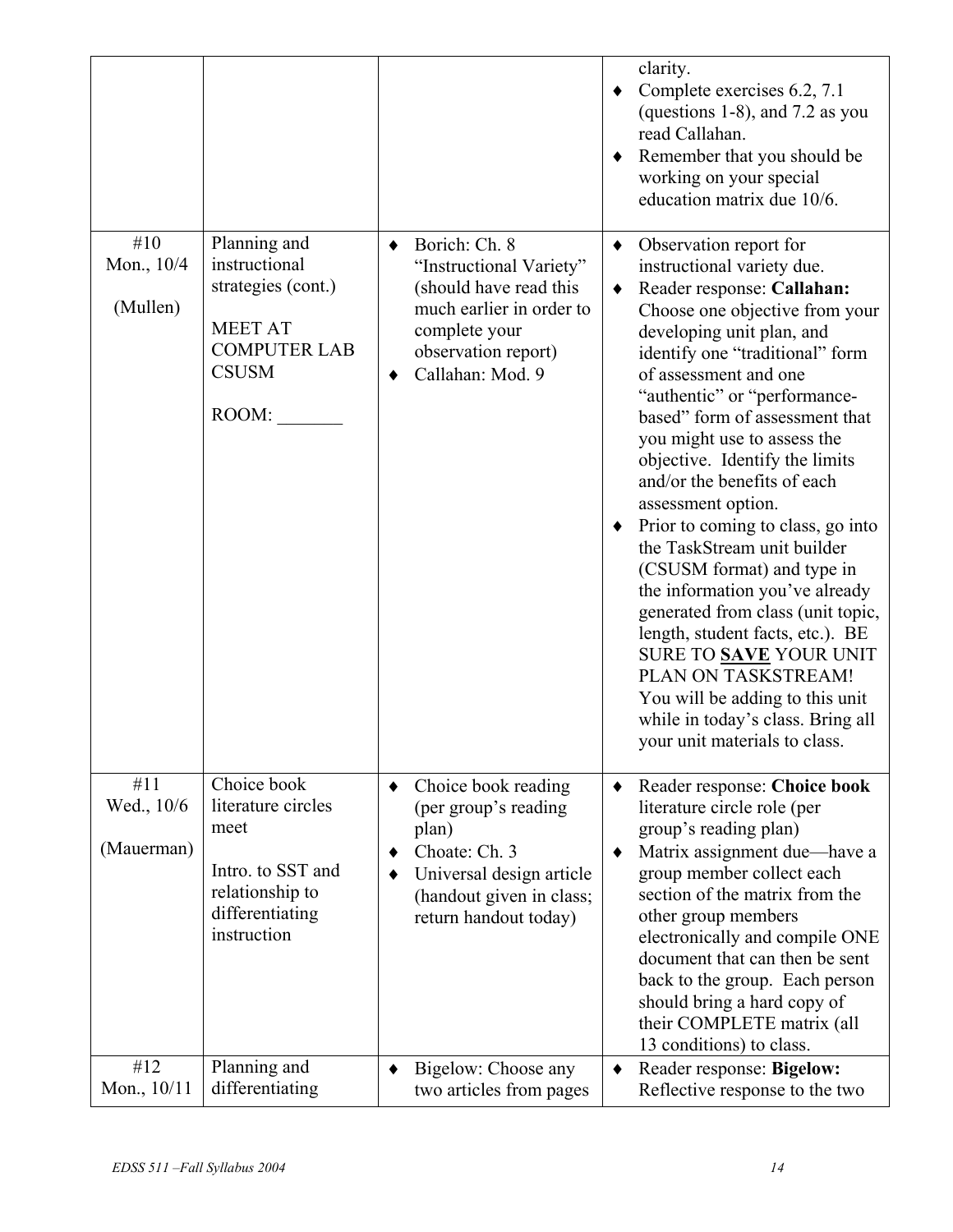| (Mullen)                         | instruction re-visited<br><b>MEET AT</b><br><b>COMPUTER LAB</b><br><b>CSUSM</b><br>ROOM: | 68-124<br>Tomlinson:<br>٠<br>Introduction, Part I,<br>Part II, and one chapter<br>$(1-6)$ related to your<br>content area                                                                                                                                                                                                                                                                                                                         | articles describing implications<br>for your own teaching—what<br>do these articles offer you or<br>make you consider, and why is<br>that important?<br>Reader response: Tomlinson:<br>Respond to this prompt: As you<br>are reviewing how to<br>differentiate instruction, what<br>are the implications for your<br>developing unit plan? How will<br>it affect your plan?<br>Using TaskStream, continue<br>٠<br>adding information to your unit<br>plan as ideas come to you.                                                                                                                                        |
|----------------------------------|------------------------------------------------------------------------------------------|---------------------------------------------------------------------------------------------------------------------------------------------------------------------------------------------------------------------------------------------------------------------------------------------------------------------------------------------------------------------------------------------------------------------------------------------------|------------------------------------------------------------------------------------------------------------------------------------------------------------------------------------------------------------------------------------------------------------------------------------------------------------------------------------------------------------------------------------------------------------------------------------------------------------------------------------------------------------------------------------------------------------------------------------------------------------------------|
| #13<br>Wed., 10/13<br>(Mauerman) | SST presentations<br>and "processing"                                                    |                                                                                                                                                                                                                                                                                                                                                                                                                                                   | SST presentation TODAY!<br>٠<br>(Consider a Friday, 10/8 group<br>meeting to plan for your SST<br>presentation.) Bring props as<br>needed. (Written portion due by<br>10/20.<br>TaskStream RESPONSE TO<br>٠<br>TPE # 6D due by Saturday,<br>10/16. See WebCT for details<br>of assignment (under<br>"Assignments" in the TPE<br>reflection section.)                                                                                                                                                                                                                                                                   |
| #14<br>Mon., 10/18<br>(Mullen)   | Unit plan feedback<br>Classroom and state<br>assessments                                 | Borich: Ch. 12 "Higher<br>٠<br>Level Thinking"<br>(should have read this<br>much earlier in order to<br>complete your<br>observation report)<br>Bigelow: 171-175<br>٠<br>Visit the state's<br>٠<br>assessment website and<br>read and review<br>information about:<br>1. the STAR<br>(Standardized Testing<br>and Reporting)<br>program.<br>The parent packet is at<br>www.cde.ca.gov/ta/tg/s<br>r/documents/star04info<br>pkt.pdf It is an Adobe | Observation report for higher<br>٠<br>level thinking due.<br>Bring a hard copy of your unit<br>plan to class (in its rough form)<br>so you can receive feedback and<br>revision ideas from your<br>colleagues.<br>Develop a rough draft 3-column<br>list of criteria that describes<br>what a student would need to<br>do/achieve in order to earn an<br>A, B, or C in your class (think<br>beyond just an accumulation of<br>points; what learning<br>accomplishments would a<br>student need to demonstrate in<br>order to earn an A, B, C? As<br>you develop this list, consider<br>how you identify the difference |